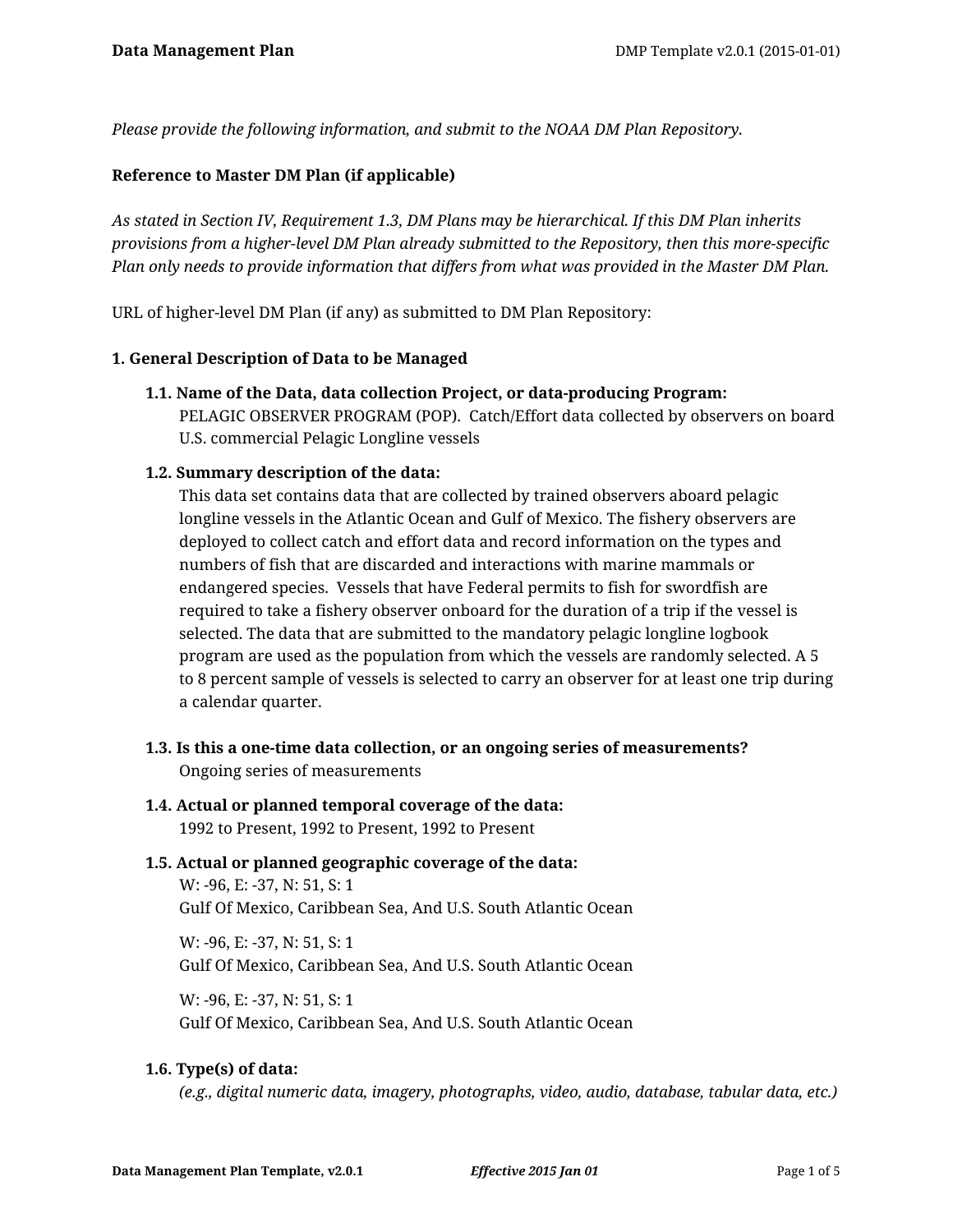Table (digital)

### **1.7. Data collection method(s):**

*(e.g., satellite, airplane, unmanned aerial system, radar, weather station, moored buoy, research vessel, autonomous underwater vehicle, animal tagging, manual surveys, enforcement activities, numerical model, etc.)*

### **1.8. If data are from a NOAA Observing System of Record, indicate name of system:**

### **1.8.1. If data are from another observing system, please specify:**

### **2. Point of Contact for this Data Management Plan (author or maintainer)**

**2.1. Name:**

Larry Beerkircher

- **2.2. Title:** Metadata Contact
- **2.3. Affiliation or facility:**
- **2.4. E-mail address:** lawrence.r.beerkircher@noaa.gov
- **2.5. Phone number:**

305-361-4290

### **3. Responsible Party for Data Management**

*Program Managers, or their designee, shall be responsible for assuring the proper management of the data produced by their Program. Please indicate the responsible party below.*

- **3.1. Name:** Larry Beerkircher
- **3.2. Title:**

Data Steward

### **4. Resources**

*Programs must identify resources within their own budget for managing the data they produce.*

# **4.1. Have resources for management of these data been identified?** No

**4.2. Approximate percentage of the budget for these data devoted to data management ( specify percentage or "unknown"):**

0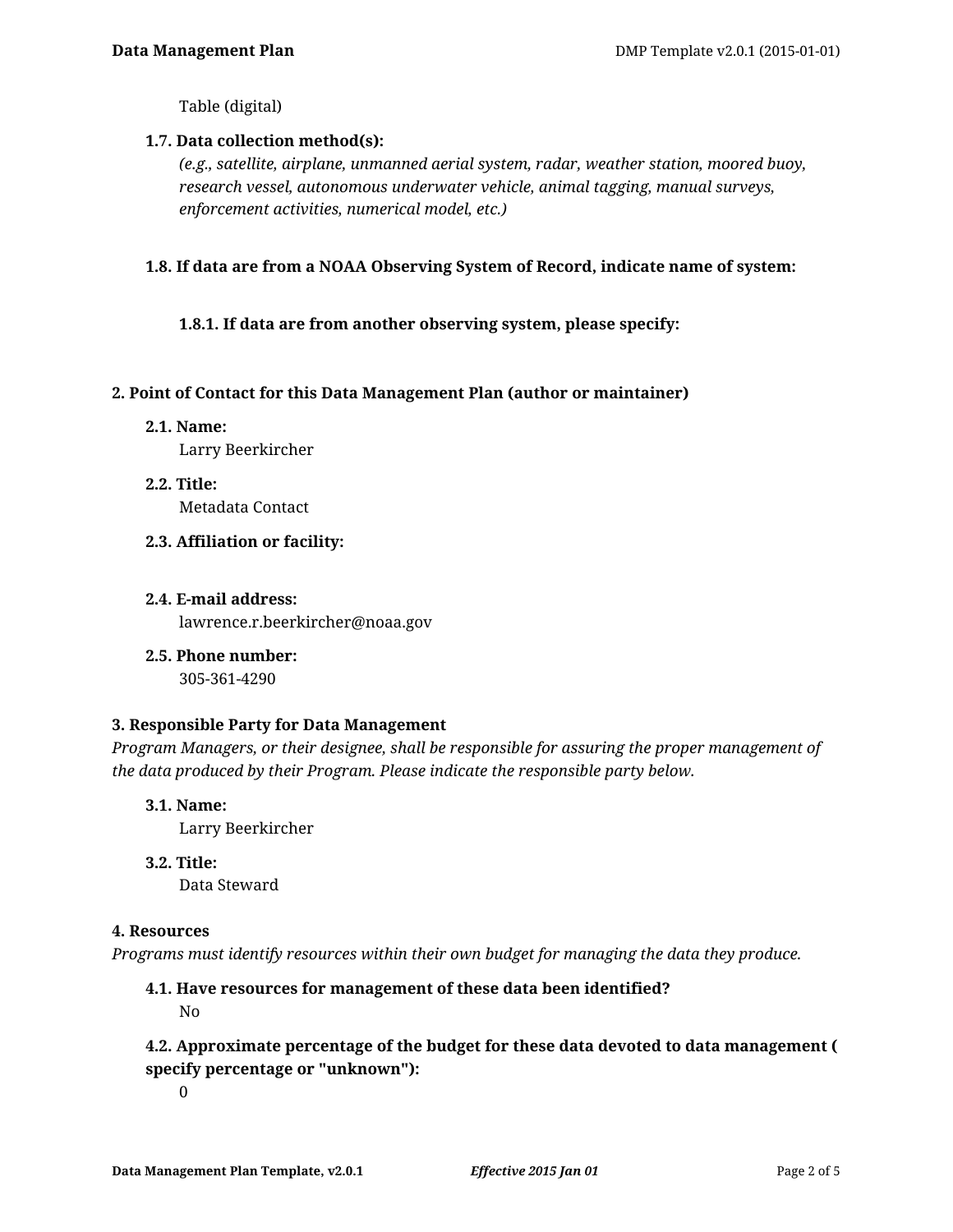### **5. Data Lineage and Quality**

*NOAA has issued Information Quality Guidelines for ensuring and maximizing the quality, objectivity, utility, and integrity of information which it disseminates.*

# **5.1. Processing workflow of the data from collection or acquisition to making it publicly accessible**

*(describe or provide URL of description):*

Process Steps:

- Collection on board commercial fishing vessels by trained observers on paper forms. Paper forms submitted to Miami Laboratory Pelagic Observer Program for review and editing. Data entered into oracle tables via a web-based data entry application that employs validation processes.

# **5.1.1. If data at different stages of the workflow, or products derived from these data, are subject to a separate data management plan, provide reference to other plan:**

**5.2. Quality control procedures employed (describe or provide URL of description):** Original data examined by SME, collector debriefed, data entry system has validation constraints.

### **6. Data Documentation**

*The EDMC Data Documentation Procedural Directive requires that NOAA data be well documented, specifies the use of ISO 19115 and related standards for documentation of new data, and provides links to resources and tools for metadata creation and validation.*

- **6.1. Does metadata comply with EDMC Data Documentation directive?** No
	- **6.1.1. If metadata are non-existent or non-compliant, please explain:** Missing/invalid information: - 1.7. Data collection method(s)
	-
- **6.2. Name of organization or facility providing metadata hosting:** NMFS Office of Science and Technology
	- **6.2.1. If service is needed for metadata hosting, please indicate:**
- **6.3. URL of metadata folder or data catalog, if known:**

https://www.fisheries.noaa.gov/inport/item/30713

### **6.4. Process for producing and maintaining metadata**

*(describe or provide URL of description):*

Metadata produced and maintained in accordance with the NOAA Data Documentation Procedural Directive: https://nosc.noaa.gov/EDMC/DAARWG/docs/EDMC\_PD-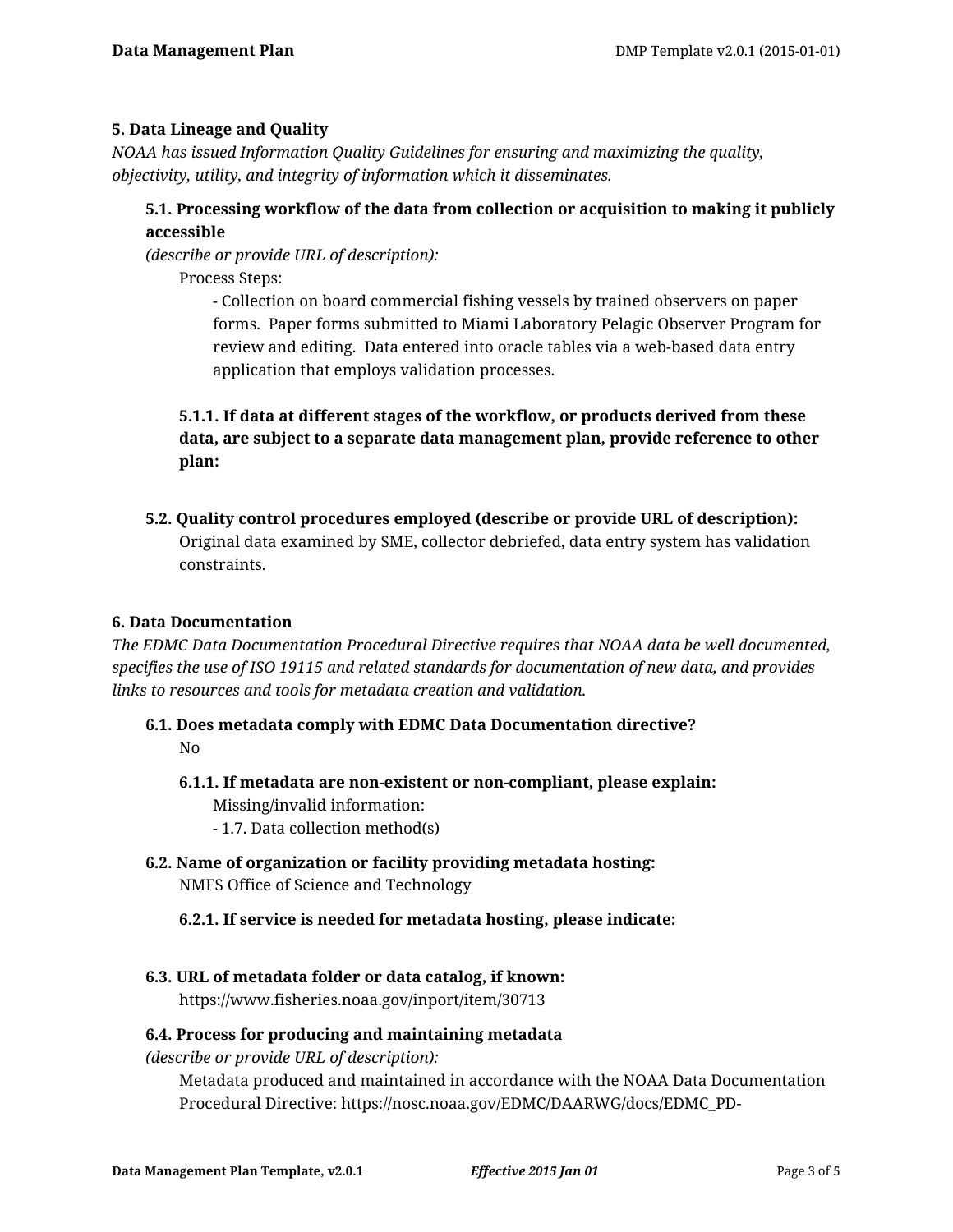Data Documentation v1.pdf

#### **7. Data Access**

*NAO 212-15 states that access to environmental data may only be restricted when distribution is explicitly limited by law, regulation, policy (such as those applicable to personally identifiable information or protected critical infrastructure information or proprietary trade information) or by security requirements. The EDMC Data Access Procedural Directive contains specific guidance, recommends the use of open-standard, interoperable, non-proprietary web services, provides information about resources and tools to enable data access, and includes a Waiver to be submitted to justify any approach other than full, unrestricted public access.*

# **7.1. Do these data comply with the Data Access directive?**

Yes

**7.1.1. If the data are not to be made available to the public at all, or with limitations, has a Waiver (Appendix A of Data Access directive) been filed?**

**7.1.2. If there are limitations to public data access, describe how data are protected from unauthorized access or disclosure:**

- **7.2. Name of organization of facility providing data access:** Southeast Fisheries Science Center (SEFSC)
	- **7.2.1. If data hosting service is needed, please indicate:** No
	- **7.2.2. URL of data access service, if known:**
- **7.3. Data access methods or services offered:**

Read and sign for NOAA Administrative Order 216 100 Read and sign System Access Application (see URLs) Contact DBA Daniel Leon at daniel.leon noaa.gov for userid password.

**7.4. Approximate delay between data collection and dissemination:**

45

# **7.4.1. If delay is longer than latency of automated processing, indicate under what authority data access is delayed:**

This data is currently wavered under the current NOAA guidelines for relational databases.

### **8. Data Preservation and Protection**

*The NOAA Procedure for Scientific Records Appraisal and Archive Approval describes how to identify, appraise and decide what scientific records are to be preserved in a NOAA archive.*